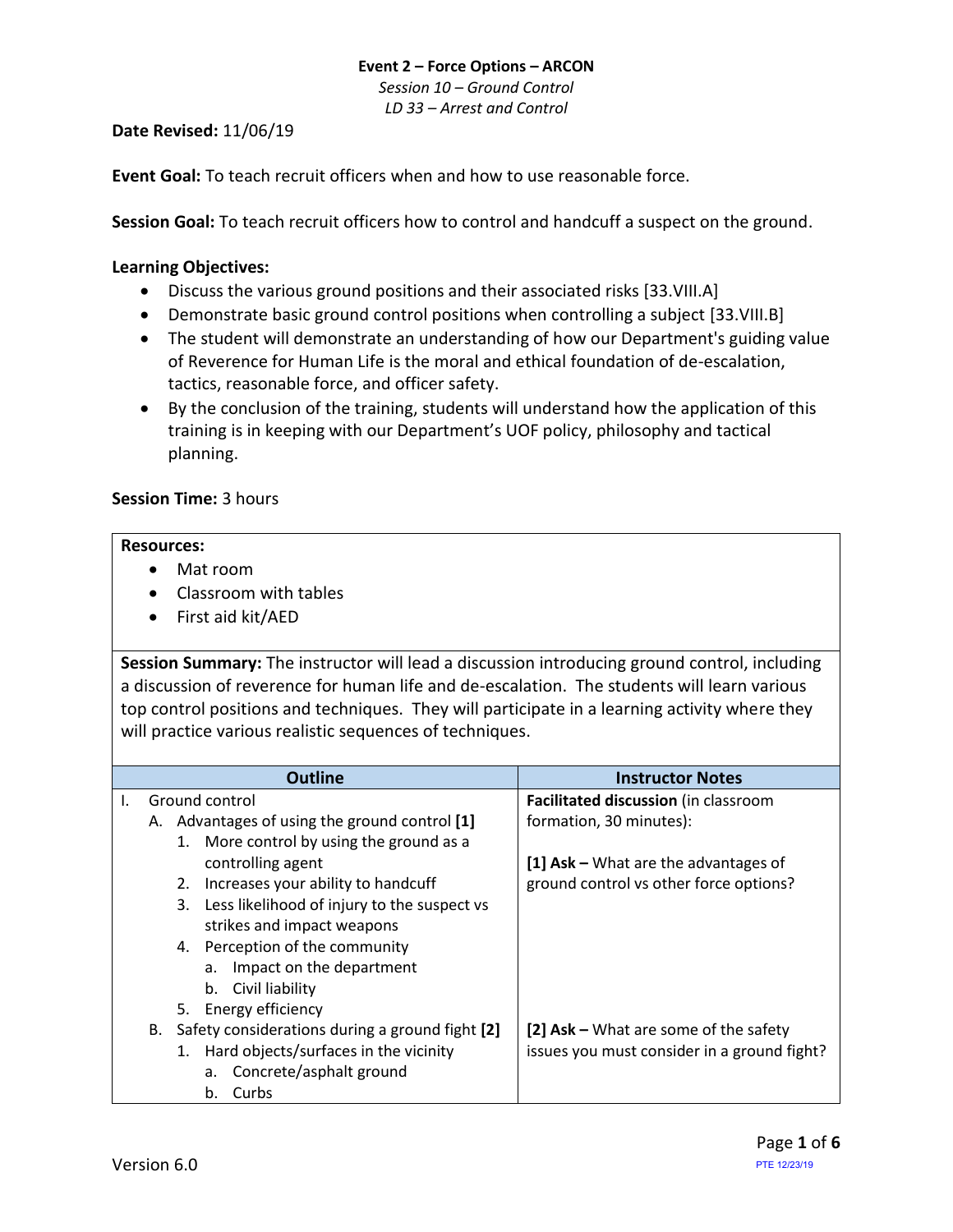### *Session 10 – Ground Control*

|    |    |                                   |             | THE COLUMN CONTROL                        |                                              |  |  |
|----|----|-----------------------------------|-------------|-------------------------------------------|----------------------------------------------|--|--|
|    |    | c.                                | Walls       |                                           |                                              |  |  |
|    |    | Furniture<br>d.                   |             |                                           |                                              |  |  |
|    |    | Countertops<br>e.                 |             |                                           |                                              |  |  |
|    | 2. | Availability of makeshift weapons |             |                                           | [3] Ask - Why is weapon retention an         |  |  |
|    | 3. | Weapon retention [3]              |             |                                           | important issue in a ground fight?           |  |  |
|    |    | a.                                |             | Always be aware of the suspect's hands    |                                              |  |  |
|    |    | b.                                |             | Notify your partner immediately if the    |                                              |  |  |
|    |    |                                   |             | suspect reaches for your weapon           |                                              |  |  |
|    | 4. |                                   |             | Radio communications during the use of    | [3.1] Ask - When should you broadcast on     |  |  |
|    |    |                                   | force [3.1] |                                           | the radio?                                   |  |  |
|    |    |                                   |             |                                           |                                              |  |  |
|    |    | a.                                |             | Only use your radio if safe to do so      |                                              |  |  |
|    |    | b.                                |             | Utilize the help button necessary         |                                              |  |  |
|    |    |                                   |             | 5. Continuing reassessment of the         |                                              |  |  |
|    |    |                                   |             | surroundings                              |                                              |  |  |
|    |    | а.                                |             | Are there any possible additional         |                                              |  |  |
|    |    |                                   |             | suspects                                  |                                              |  |  |
|    |    |                                   |             | b. Vehicular traffic                      |                                              |  |  |
|    |    | c.                                |             | Pedestrian traffic                        |                                              |  |  |
| C. |    |                                   |             | Principles of ground control              |                                              |  |  |
|    |    |                                   |             | 1. Use natural body movements             |                                              |  |  |
|    |    |                                   |             | a. Simple to learn                        |                                              |  |  |
|    |    | b.                                |             | Easier to remember in a high stress       | [4] $Ask - Why$ is it important to be energy |  |  |
|    |    |                                   |             | situation                                 | efficient during a ground fight?             |  |  |
|    | 2. |                                   |             | Energy efficiency [4]                     |                                              |  |  |
|    |    | а.                                |             | Utilize technique [5]                     | [5] Ask - Why is it important to use good    |  |  |
|    |    |                                   |             | 1) Leverage                               | technique rather than strength and brute     |  |  |
|    |    |                                   |             | 2) Safe body positioning                  | force?                                       |  |  |
|    |    | b.                                |             | Does not rely on strength and brute       |                                              |  |  |
|    |    |                                   | force       |                                           | [6] Ask - Why is it important to manage the  |  |  |
|    | 3. |                                   |             | Practical in a real use of force          | distance during a ground fight?              |  |  |
|    |    | a.                                |             | Must manage the distance [6]              |                                              |  |  |
|    |    | b.                                |             | Must be punch safe                        | [7] Ask - What are the benefits of           |  |  |
|    |    |                                   |             | Must be within law/policy                 | disengaging and getting back to your feet?   |  |  |
|    |    | c.                                |             |                                           |                                              |  |  |
|    |    |                                   |             | D. General ground control considerations  |                                              |  |  |
|    | 1. |                                   |             | Disengage, stand up, and redeploy [7,7.1] | [7.1] Ask - In what scenarios would you      |  |  |
|    |    | a.                                |             | Factors to consider                       | choose to stay on the ground rather than     |  |  |
|    |    |                                   | 1)          | Assess the suspect                        | disengaging?                                 |  |  |
|    |    |                                   |             | a) What crime did the suspect             |                                              |  |  |
|    |    |                                   |             | commit                                    |                                              |  |  |
|    |    |                                   |             | Combative vs fleeing<br>b)                |                                              |  |  |
|    |    |                                   |             | Size compared to the officer<br>C)        |                                              |  |  |
|    |    |                                   |             | Weapons<br>d)                             |                                              |  |  |
|    |    |                                   |             | Under the influence of drugs or<br>e)     |                                              |  |  |
|    |    |                                   |             | alcohol                                   |                                              |  |  |
|    |    |                                   |             | Known criminal history<br>f)              |                                              |  |  |
|    |    |                                   | 2)          | Backup/additional units                   |                                              |  |  |
|    |    |                                   |             | Number of officers at scene<br>a)         |                                              |  |  |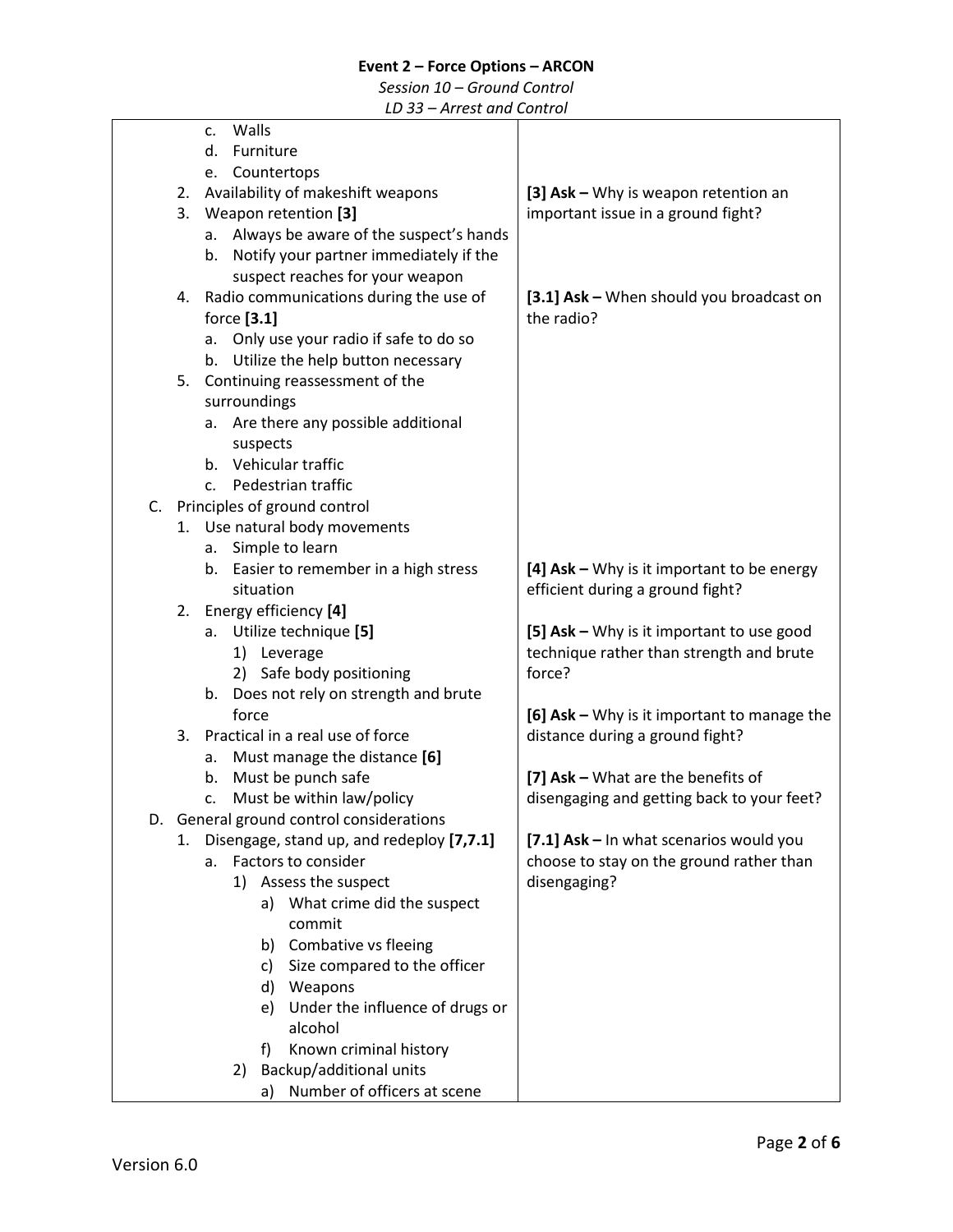*Session 10 – Ground Control*

|    |    |    | LD JJ – AITCSL UNU CONTUOI                                                       |                                            |
|----|----|----|----------------------------------------------------------------------------------|--------------------------------------------|
|    |    |    | b) Time for backup to arrive                                                     |                                            |
|    |    | 3) | Delaying apprehension                                                            |                                            |
|    |    |    | a) Known suspect vs unknown                                                      |                                            |
|    |    |    | b) Severity of the crime                                                         |                                            |
|    |    | 4) | Your own health and fitness                                                      |                                            |
|    |    |    | Injuries sustained<br>a)                                                         |                                            |
|    |    |    | Stamina and cardio<br>b)                                                         |                                            |
|    |    |    | c) Prior training and experience                                                 |                                            |
|    | b. |    | Transition to other force options                                                |                                            |
|    |    | 1) | Taser                                                                            |                                            |
|    |    | 2) | Impact weapons                                                                   |                                            |
|    |    |    | 3) Personal weapons                                                              |                                            |
| 2. |    |    | Position before submission [8]                                                   | [8] Ask - What do you think "position      |
|    | а. |    | Attempting a joint lock too soon could                                           | before submission" means?                  |
|    |    |    | lead to escape                                                                   |                                            |
|    |    |    | b. Focus on dominating position first                                            |                                            |
|    | c. |    | Transition to a control hold only after                                          |                                            |
|    |    |    | the suspect's escape attempts have                                               |                                            |
|    |    |    | been thwarted                                                                    |                                            |
| 3. |    |    | Contact equals control [9]                                                       | [9] Ask - What do you think "contact"      |
|    | а. |    | Stay tight to the suspect and do not                                             | equals control" means?                     |
|    |    |    | allow space                                                                      |                                            |
|    |    |    | b. Be aware of your weapon                                                       |                                            |
|    | c. |    | Be aware of desperate suspect attacks                                            |                                            |
|    |    |    | 1) Biting                                                                        |                                            |
|    |    |    | 2) Eye gouging                                                                   | [10] Ask - Why is verbalization important  |
|    |    |    | 3) Groin punch/grab                                                              | during a ground fight?                     |
| 4. |    |    | Verbalization [10, 11]<br>Give commands to the suspect when                      | [11] Ask - Whom do you need to verbalize   |
|    | а. |    |                                                                                  | to?                                        |
|    |    |    | you are in the dominant position [12]<br>1) Be specific and tell suspect what to |                                            |
|    |    |    | do                                                                               | [12] Ask - When is the appropriate time to |
|    |    |    | 2) Continue to give commands when                                                | verbalize?                                 |
|    |    |    | appropriate                                                                      | When would it be inappropriate to          |
|    |    | 3) | Control your breathing and speak                                                 | verbalize?                                 |
|    |    |    | clearly                                                                          |                                            |
|    |    |    | b. Communicate with your partner or                                              | [13] Ask - List 3 things you should        |
|    |    |    | other officers [13]                                                              | communicate to your partner or other       |
|    |    |    | 1) Exercise command and control                                                  | officers when you are in a dominant        |
|    |    | 2) | Communicate your intent                                                          | position.                                  |
|    |    |    | Rolling the suspect over<br>a)                                                   |                                            |
|    |    |    | Handcuffing<br>b)                                                                |                                            |
|    |    |    | Disengaging<br>c)                                                                |                                            |
|    |    | 3) | Advise officers of known dangers                                                 |                                            |
|    |    |    | Weapons<br>a)                                                                    |                                            |
|    |    |    | <b>Biting</b><br>b)                                                              | [14] Ask - What are the different ground   |
|    |    |    | Drugs or alcohol involved<br>c)                                                  | control positions?                         |
|    |    |    |                                                                                  |                                            |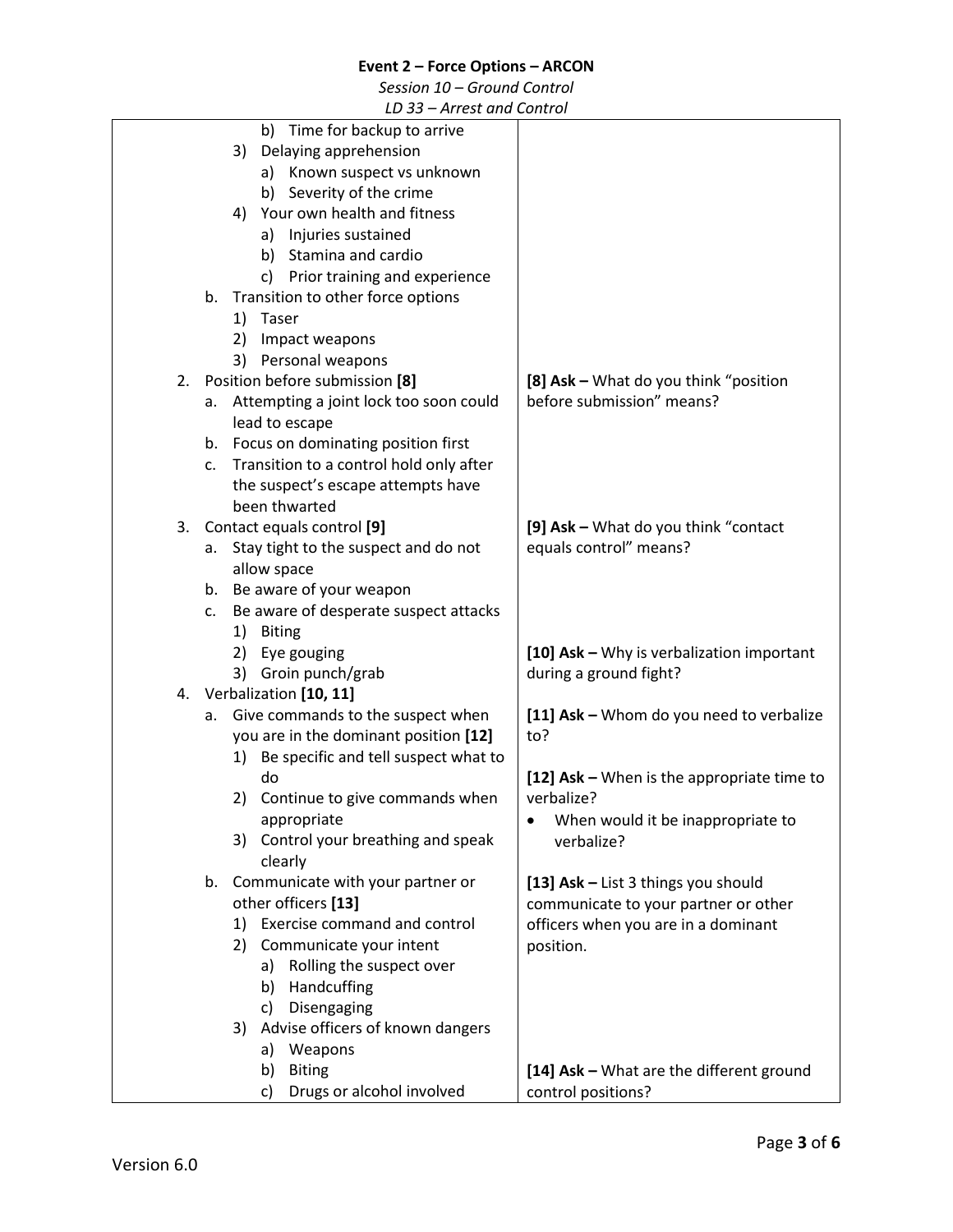*Session 10 – Ground Control*

<span id="page-3-0"></span>

|    |                                          |               |    | LD JJ – AHEST UNU CONTUOI                |                                              |  |  |
|----|------------------------------------------|---------------|----|------------------------------------------|----------------------------------------------|--|--|
| Е. | Ground control positions [14][33.VIII.A] |               |    | What are the advantages and<br>$\bullet$ |                                              |  |  |
|    | 1.                                       | Mount [15,16] |    |                                          | disadvantages of each?                       |  |  |
|    |                                          | a. Advantages |    |                                          |                                              |  |  |
|    |                                          |               |    | 1) Good control position                 | [15] Ask - List your 3 priorities when you   |  |  |
|    |                                          |               |    | 2) Preferred striking position           | are in a dominant top control position.      |  |  |
|    |                                          |               |    | 3) Ability to disengage                  | Seeking:                                     |  |  |
|    |                                          |               |    | b. Disadvantages                         | Disengage and stand up<br>$\bullet$          |  |  |
|    |                                          |               |    | 1) Weapons are close to the suspect      | Control<br>$\bullet$                         |  |  |
|    |                                          |               |    | 2) Reduced awareness of                  | Verbalization                                |  |  |
|    |                                          |               |    | surroundings                             | $\bullet$                                    |  |  |
|    |                                          |               |    | 2. Side control                          |                                              |  |  |
|    |                                          |               |    | a. Advantages                            | [16] Ask - What are the dangers of not       |  |  |
|    |                                          |               |    |                                          | knowing effective top control techniques?    |  |  |
|    |                                          |               |    | 1) Best control position [17]            | Seeking:                                     |  |  |
|    |                                          |               |    | 2) Ability to disengage                  | The suspect could escape<br>$\bullet$        |  |  |
|    |                                          | b.            |    | Disadvantages [18]                       | Lose position and end up on the              |  |  |
|    |                                          |               |    | 1) Weapons are close to the suspect      | bottom of the fight                          |  |  |
|    |                                          |               |    | 2) Reduces the officer's ability to      |                                              |  |  |
|    |                                          |               |    | access the radio or other force          | [17] Ask - Which top control position is the |  |  |
|    |                                          |               |    | options                                  | best for control? Why?                       |  |  |
|    |                                          |               |    | 3) Reduced awareness of                  | [18] Ask - What are the disadvantages of     |  |  |
|    |                                          |               |    | surroundings                             | being more connected to the suspect?         |  |  |
|    | 3.                                       |               |    | <b>Back mount</b>                        | What are the advantages of being more        |  |  |
|    |                                          | а.            |    | Advantages                               | connected to the suspect?                    |  |  |
|    |                                          |               |    | 1) Best position for handcuffing [19]    | [19] Ask - Which control position do you     |  |  |
|    |                                          |               |    | 2) Carotid restraint control hold        | think is the best for handcuffing?           |  |  |
|    |                                          |               |    | available                                |                                              |  |  |
|    |                                          |               |    | 3) Ability to disengage                  |                                              |  |  |
|    |                                          | b.            |    | Disadvantages                            | [20] Ask - What could be some of the         |  |  |
|    |                                          |               |    | 1) Your back could end up on the         | dangers of taking a suspect's back?          |  |  |
|    |                                          |               |    | ground [20]                              |                                              |  |  |
|    |                                          |               | 2) | Reduced awareness of                     | [21] Ask - What are the advantages and       |  |  |
|    |                                          |               |    | surroundings                             | disadvantages of the guard position?         |  |  |
|    |                                          |               |    | 4. Guard (bottom) [21]                   |                                              |  |  |
|    |                                          | а.            |    | Advantages                               |                                              |  |  |
|    |                                          |               | 1) | Better punch protection than the         |                                              |  |  |
|    |                                          |               |    | bottom of the mount/side mount           |                                              |  |  |
|    |                                          |               |    | 2) Easier to get back to your feet than  |                                              |  |  |
|    |                                          |               |    | bottom of the mount/side mount           |                                              |  |  |
|    |                                          | b.            |    | Disadvantages                            |                                              |  |  |
|    |                                          |               | 1) | Being on the bottom is always a          |                                              |  |  |
|    |                                          |               |    | disadvantage vs being on top             |                                              |  |  |
|    |                                          |               | 2) | Gravity is working against you           |                                              |  |  |
|    |                                          |               |    | 3) Vulnerable to punches                 |                                              |  |  |
|    |                                          |               | 4) | Weapons can be exposed to the            |                                              |  |  |
|    |                                          |               |    | suspect                                  |                                              |  |  |
|    |                                          |               |    |                                          |                                              |  |  |
| F. | Reverence for human life [22]            |               |    |                                          |                                              |  |  |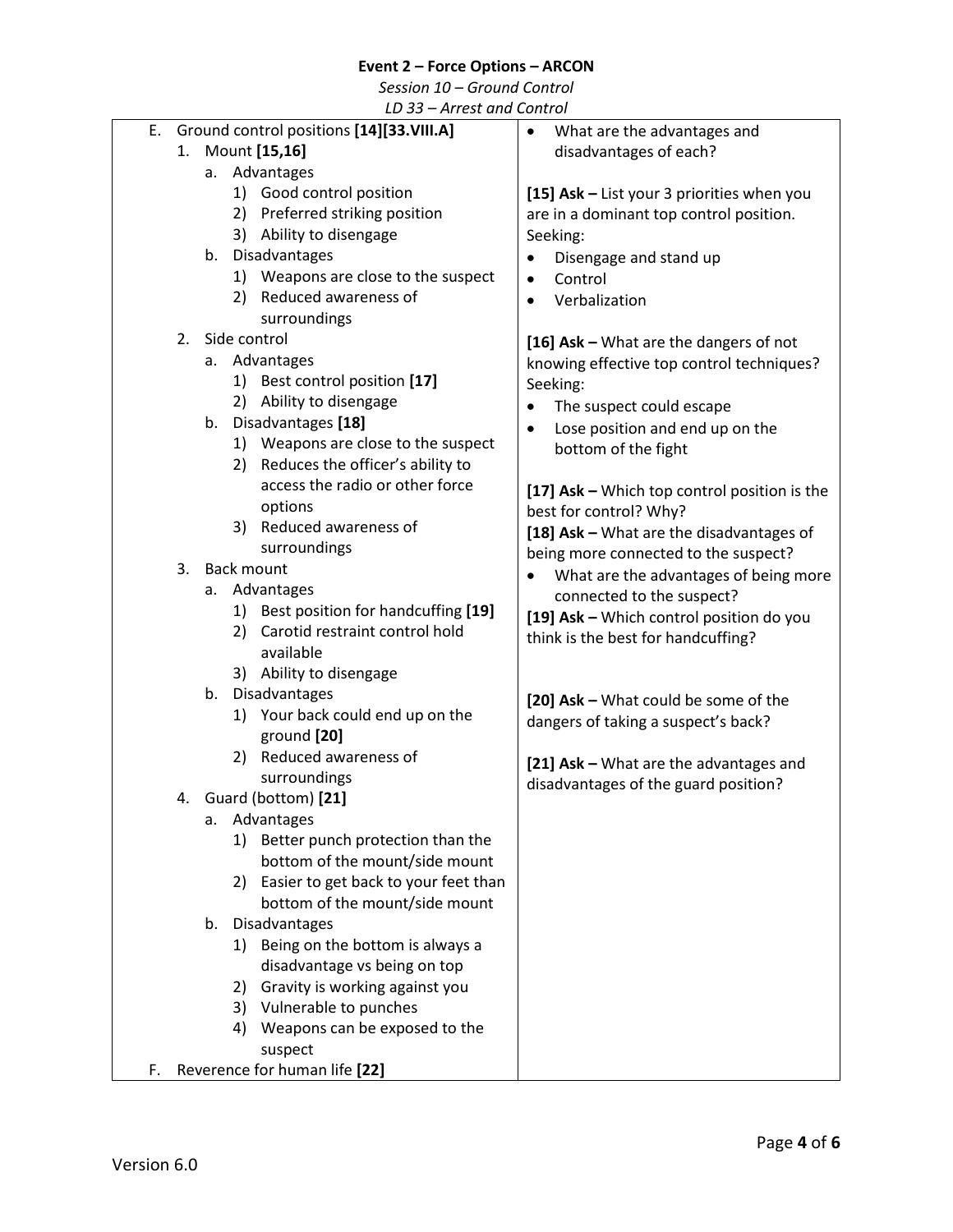*Session 10 – Ground Control*

<span id="page-4-0"></span>

| Guiding principle in any use of force<br>[22] Ask - How can using ground control<br>1.<br>situation<br>techniques demonstrate a reverence for<br>human life?<br>It is both moral and ethical to place the<br>2.<br>highest value on human life<br>Give some examples of when it would |  |
|---------------------------------------------------------------------------------------------------------------------------------------------------------------------------------------------------------------------------------------------------------------------------------------|--|
|                                                                                                                                                                                                                                                                                       |  |
|                                                                                                                                                                                                                                                                                       |  |
|                                                                                                                                                                                                                                                                                       |  |
|                                                                                                                                                                                                                                                                                       |  |
| Not policy, but a philosophy for how to<br>be reasonable to use ground control<br>3.                                                                                                                                                                                                  |  |
| approach police work<br>techniques.                                                                                                                                                                                                                                                   |  |
| Consistent with the department's mission,<br>4.<br>Give an example of when it would not<br>$\bullet$                                                                                                                                                                                  |  |
| vision, and values<br>be reasonable to use ground control                                                                                                                                                                                                                             |  |
| Helps build public trust<br>5.<br>techniques.                                                                                                                                                                                                                                         |  |
| Using tactical de-escalation techniques and<br>6.                                                                                                                                                                                                                                     |  |
| reasonable force demonstrates this<br>[23] Ask - What is the department policy                                                                                                                                                                                                        |  |
| principle<br>on attempting to de-escalate prior to using                                                                                                                                                                                                                              |  |
| Tactical de-escalation policy [23]<br>G.<br>force?                                                                                                                                                                                                                                    |  |
| 1. Officers shall attempt to control an incident                                                                                                                                                                                                                                      |  |
| By using time, distance, communications,<br>2.<br>Warm up and dynamic stretching (prior<br>➤                                                                                                                                                                                          |  |
| and available resources<br>to each session)                                                                                                                                                                                                                                           |  |
| 3. To de-escalate the situation<br>Stand up in base (10 reps)<br>➤                                                                                                                                                                                                                    |  |
| 4. Whenever it is safe and reasonable to do so<br>Shrimp drill (twice across the mat)<br>➤                                                                                                                                                                                            |  |
| H. Control and handcuffing<br>Break fall (10 reps)<br>➤                                                                                                                                                                                                                               |  |
| Mount control [33.VIII.B]<br>1.                                                                                                                                                                                                                                                       |  |
| a. Key points [1,2,3]<br>Note: All instructor notes regarding the<br>٠                                                                                                                                                                                                                |  |
| 1) Keep your hips heavy<br>number of repetitions may be modified                                                                                                                                                                                                                      |  |
| Use your back leg as an anchor<br>2)<br>by the instructor based on the needs of                                                                                                                                                                                                       |  |
| hooking the suspect's thigh<br>the students, to achieve proficiency.                                                                                                                                                                                                                  |  |
| Base your front knee out wide but<br>3)                                                                                                                                                                                                                                               |  |
| keep your foot close to the<br>[1] Demonstrate and drill - Mount control                                                                                                                                                                                                              |  |
| suspect's buttocks<br>Demonstrate<br>$\bullet$                                                                                                                                                                                                                                        |  |
| Your legs switch first when<br>4)<br>Break down key points and common<br>٠                                                                                                                                                                                                            |  |
| changing directions<br>mistakes                                                                                                                                                                                                                                                       |  |
| One arm under the head, one arm<br>5)<br>Drill step by step<br>$\bullet$                                                                                                                                                                                                              |  |
| out as a kickstand<br>Start slow, one step at a time<br>$\circ$                                                                                                                                                                                                                       |  |
| Utilize the low swim for arm wrap<br>6)<br>(6-8 reps per step)                                                                                                                                                                                                                        |  |
| prevention<br>$\circ$ Combine steps until the                                                                                                                                                                                                                                         |  |
| 7) Utilize the high swim if the suspect<br>students are fluid in their                                                                                                                                                                                                                |  |
| bench presses you<br>technique                                                                                                                                                                                                                                                        |  |
| Common mistakes<br>b.<br>Allow students to practice on<br>$\circ$                                                                                                                                                                                                                     |  |
| 1) Weak torso alignment<br>their own with increasing                                                                                                                                                                                                                                  |  |
| Keeping your knees on the ground<br>2)<br>speed (8-10 reps)                                                                                                                                                                                                                           |  |
| and hips light                                                                                                                                                                                                                                                                        |  |
| 3) Hands switching before legs<br>[2] Ask - What is the most important key                                                                                                                                                                                                            |  |
| High swim with both hands at once<br>4)<br>point of maintaining the mount?                                                                                                                                                                                                            |  |
| Side Control [4, 5]<br>2.                                                                                                                                                                                                                                                             |  |
| Key points<br>а.<br>[3] Ask - When maintaining the mount, are                                                                                                                                                                                                                         |  |
| 1) Control under the suspect's head<br>the legs or the arms more important for                                                                                                                                                                                                        |  |
| with the closest arm<br>control? Why?                                                                                                                                                                                                                                                 |  |
| Underhook the suspect's far arm<br>2)                                                                                                                                                                                                                                                 |  |